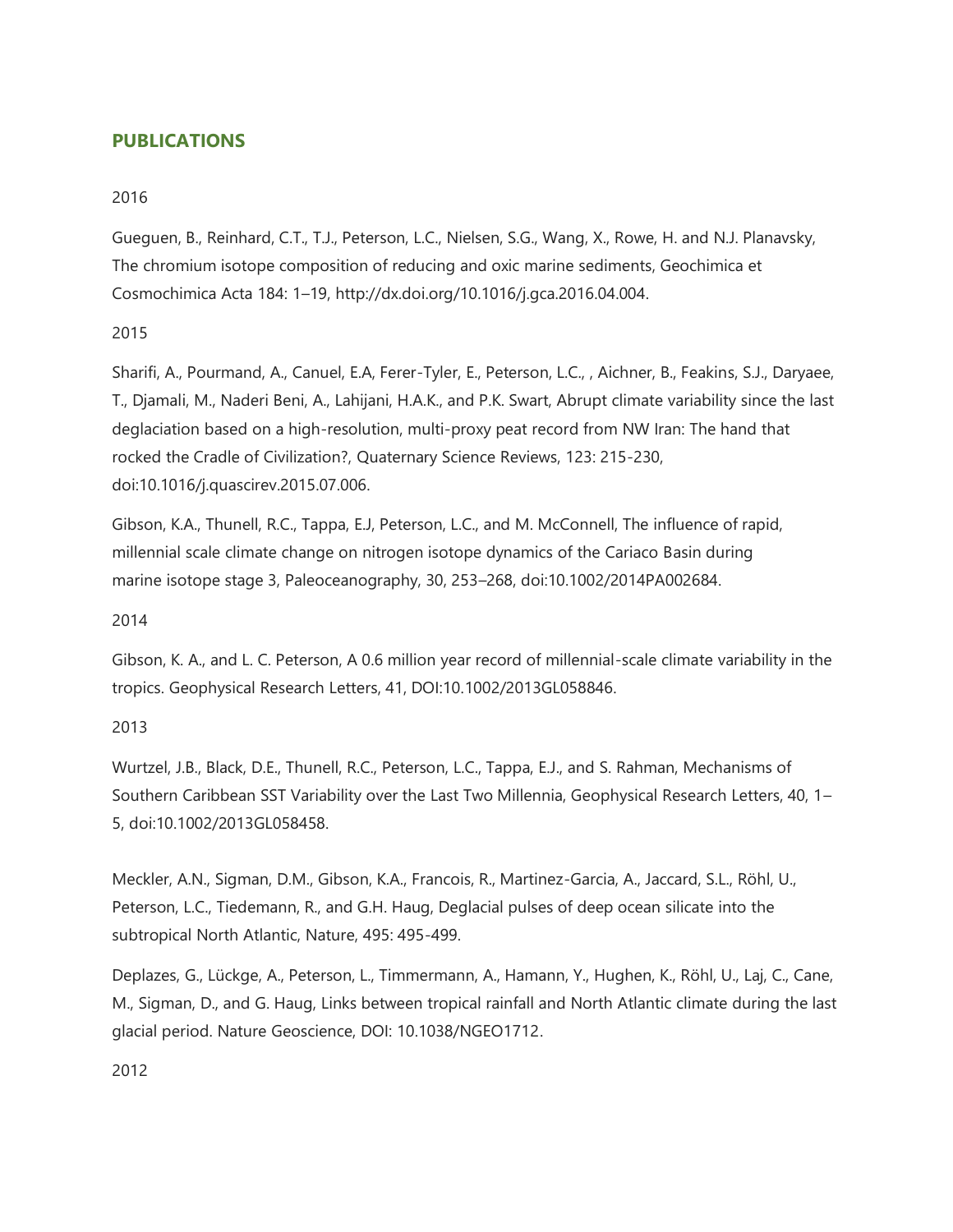Day, M.B., Hodell, D.A., Brenner, M., Chapman, H.J., Curtis, J.H., Kenney, W.F., Kolata, A.L., and L.C. Peterson, Paleoenvironmental history of the West Baray, Angkor (Cambodia). Proceedings of the National Academy of Sciences, 109(4): 1046-1051; doi:10.1073/pnas.1111282109.

Hertzberg, J.E., Black, D.E., Peterson, L.C., Thunell, R.C., and G. H. Haug, Decadal- to centennial-scale tropical Atlantic climate variability across a Dansgaard-Oeschger cycle. Paleoceanography, 27, PA3218: doi:10.1029/2011PA002251.

### 2011

Day, M.B., Hodell, D.A., Brenner, M., Curtis, J.H., Kamenov, G.D., Guilderson, T.P., Peterson, L.C., and A.L. Kolata, Middle to late Holocene initiation of the annual flood pulse in Tonle Sap Lake, Cambodia. Journal of Paleolimnology, 45, 85-99: doi: 10.1007/s10933-010-9482-9.

### 2010

Martinez, N.C., Murray, R.W., Thunell, R.C., Peterson, L.C., Muller-Karger, F., Lorenzoni, L., Astor, Y., and R. Varela, Local and regional geochemical signatures of surface sediments from the Cariaco Basin and Orinoco Delta, Venezuela. Geology, 38(2): 159-162; doi: 10.1130/G30487.1.

### 2009

Black, D.E., Hameed, S., and L.C. Peterson, Long-term tidal cycle influences on a Late Holocene clay mineralogy record from the Cariaco Basin, Earth and Planetary Science Letters, 279, 139-146.

Thurow, J., Peterson, L.C., Harms, U., Hodell, D.A., Cheshire, H., et al., Acquiring high to ultra-high resolution geological records of past climate change by scientific drilling, Scientific Drilling, 8: 46-56 (doi:10.2204/iodp.sd.8.08.2009).

## 2008

Clement, A. C., and L. C. Peterson, Mechanisms of abrupt climate change of the last glacial period, Reviews of Geophysics, 46, RG4002, doi:10.1029/2006RG000204, 39 pp.

Tcherepanov E. N., Droxler, A.W., Lapointe, P., Dickens, G.R., Bentley, S.J., Beaufort, L., Peterson, L.C., Daniell, J., and B. N. Opdyke, Neogene evolution of the mixed carbonate-siliciclastic system in the Gulf of Papua, Papua New Guinea, Journal of Geophysical Research, 113, F01S21, doi:10.1029/2006JF000684.

Carson B. E., Francis, J.M., Leckie, R.M., Droxler, A.W., Dickens, G.R., Jorry, S.J., Bentley, S.J., Peterson, L.C., and B. N. Opdyke, Benthic foraminiferal response to sea level change in the mixed siliciclasticcarbonate system of southern Ashmore Trough (Gulf of Papua), Journal of Geophysical Research, 113, F01S20, doi:10.1029/2006JF000629.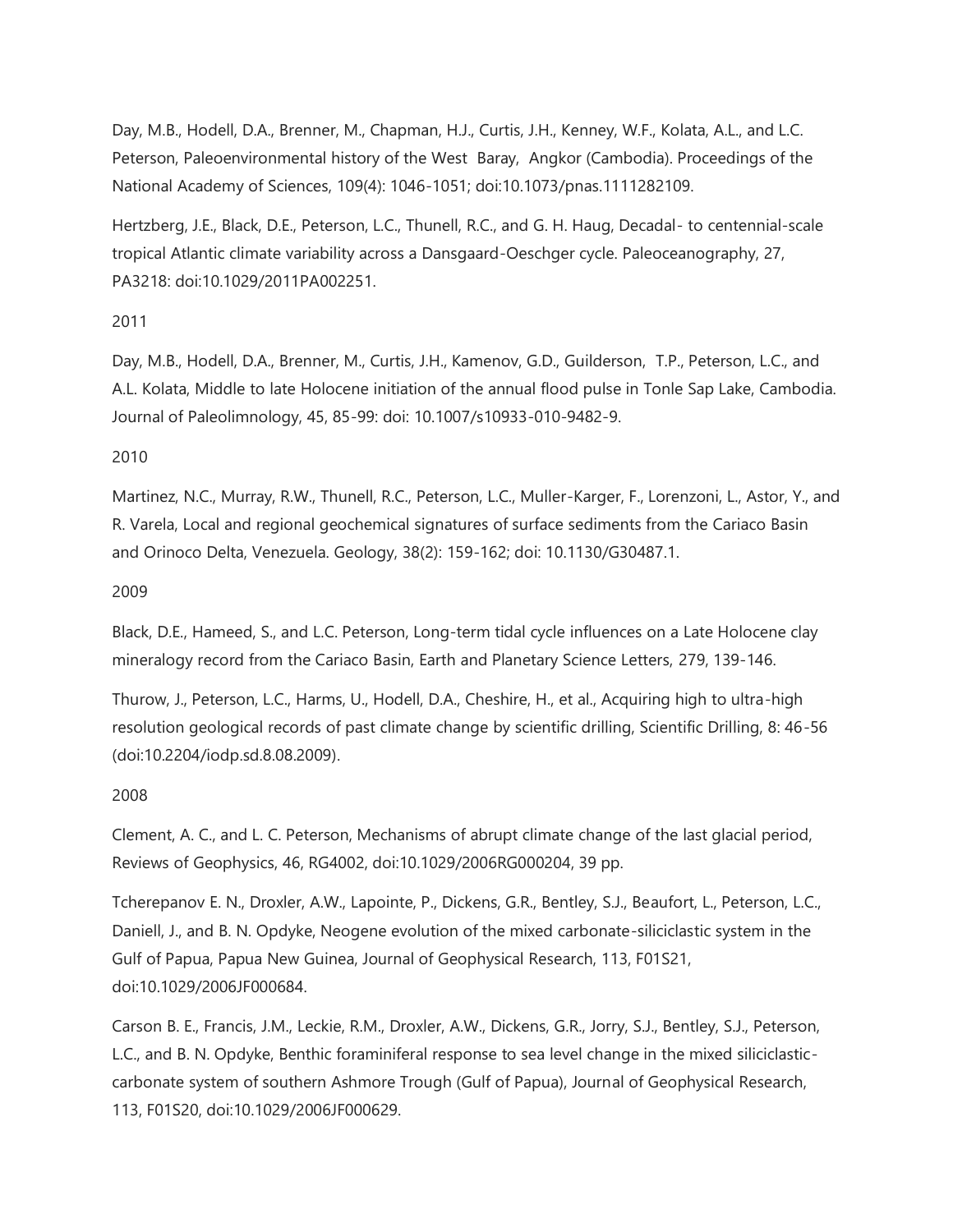Muhammad Z., Bentley, S.J., Febo, L.A., Droxler, A.W., Dickens, G.R., Peterson, L.C., and B. N. Opdyke, Excess 210Pb inventories and fluxes along the continental slope and basins of the Gulf of Papua, Journal of Geophysical Research, 113, F01S17, doi:10.1029/2006JF000676.

Francis J. M., Daniell, J.J., Droxler, A.W., Dickens, G.R., Bentley, S.J., Peterson, L.C., Opdyke, B.N., and L. Beaufort, Deep water geomorphology of the mixed siliciclastic-carbonate system, Gulf of Papua, Journal of Geophysical Research, 113, F01S16, doi:10.1029/2007JF000851.

Febo L.A., Bentley, S.J., Wrenn, J.H., Droxler, A.W., Dickens, G.R., Peterson, L.C., and B. N. Opdyke, Late Pleistocene and Holocene sedimentation, organic-carbon delivery, and paleoclimatic inferences on the continental slope of the northern Pandora Trough, Gulf of Papua, Journal of Geophysical Research, 113, F01S18, doi:10.1029/2006JF000677.

Jorry S. J., Droxler, A.W., Mallarino, G., Dickens, G.R., Bentley, S.J., Beaufort, L., Peterson, L.C., and B. N. Opdyke, Bundled turbidite deposition in the central Pandora Trough (Gulf of Papua) since the Last Glacial Maximum: Linking sediment nature and accumulation to sea level fluctuations at millennial timescale, Journal of Geophysical Research, 113, F01S19, doi:10.1029/2006JF000649.

2007

Peterson, L.C., Research Focus: A new record of climate variability in the Gulf of Mexico for the last millennium, Geology, 35(5): 479-480, doi:10.1130/ Focus052007.1.

Yancheva, G., Nowaczyk, N.R., Mingram, J., Dulski, P., Negendank, J., Liu, J., Sigman, D.M., Peterson, L.C., and G. H. Haug, Influence of the intertropical convergence zone on the East Asian monsoon, Nature, 445: 74-77.

Yancheva, G., Nowaczyk, N.R., Mingram, J., Dulski, P., Schettler, G., Negendank, J.F.W., Liu, J., Sigman, D.M., Peterson, L.C., and G.H. Haug, Reply to De'er Zhang and Longhua Lu, Nature, 450, doi:10.1038/nature06338.

Yancheva, G., Nowaczyk, N.R., Mingram, J., Dulski, P., Schettler, G., Negendank, J.F.W., Liu, J., Sigman, D.M., Peterson, L.C., and G.H. Haug, Reply to H. Zhou, H. Guan, and B. Chi, Nature, 450, doi:10.1038/nature06408.

Gill, R.B., Mayewski, P.A., Nyberg, J., Haug, G.H., and L.C. Peterson, Drought and the Maya collapse, Ancient Mesoamerica, 18: 283-302.

Black, D.E., Abahazi, M., Thunell, R.C., Kaplan, A., Tappa, E.J., and L.C. Peterson, An 8-century tropical Atlantic SST record from the Cariaco Basin: Baseline variability, twentieth century warming, and Atlantic hurricane frequency, Paleoceanography, 22, PA4204, doi:10.1029/2007PA001427.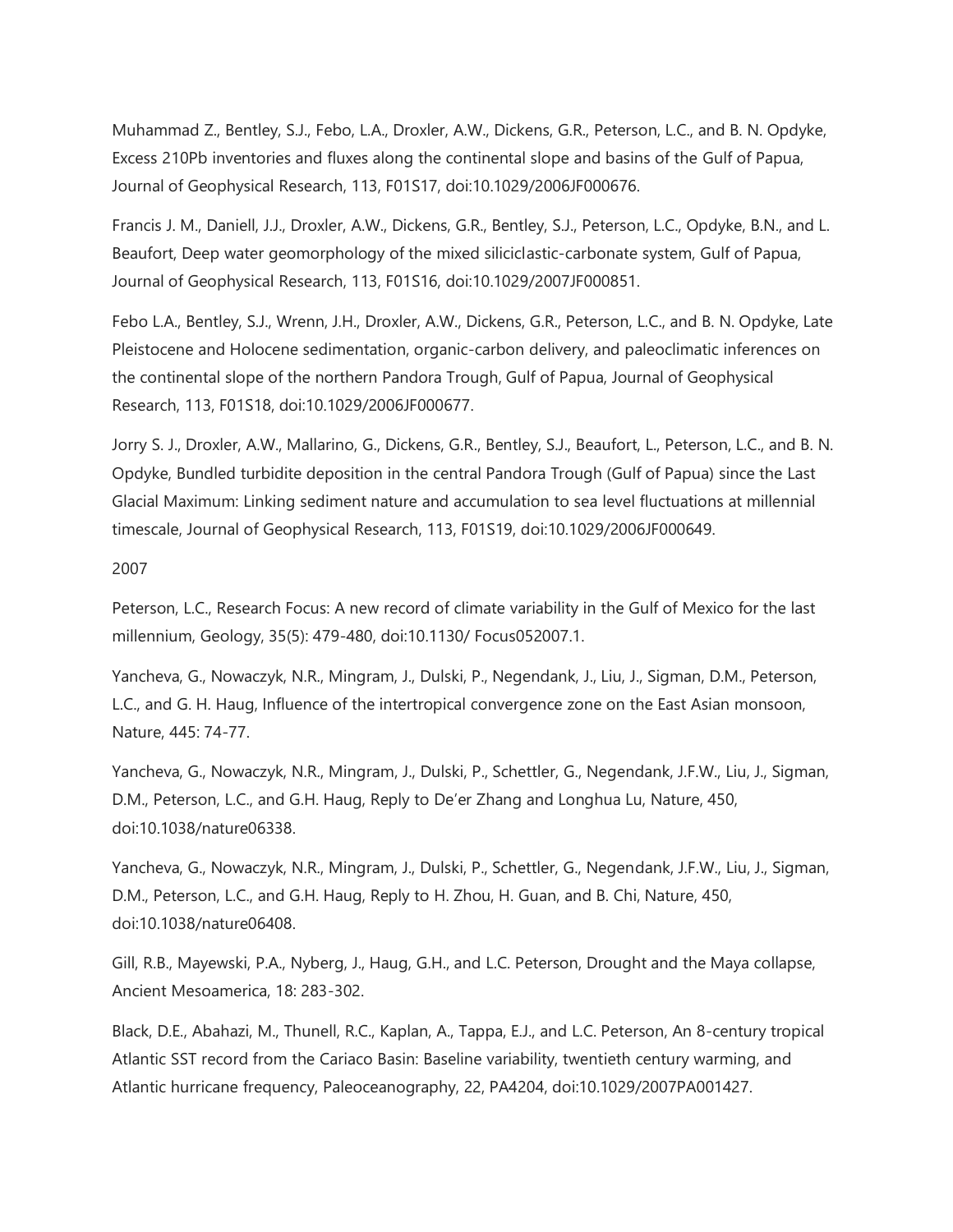Martinez, N.C., Murray R.W., Thunell, R.C., Peterson, L.C., Muller-Karger, F., Astor, Y., and R. Varela, Modern climate forcing of terrigenous deposition in the tropics (Cariaco Basin, Venezuela), Earth and Planetary Science Letters, 264: 438-451.

Meckler, A.N., Haug, G.H., Sigman, D.M., Plessen, B., Peterson, L.C., and H.R. Thierstein, Detailed sedimentary N isotope records from Cariaco Basin for Terminations I and IV: Local and global implications, Global Biogeochemical Cycles, 21, GB4019, doi:10.1029/2006GB002893.

### 2006

Peterson, L.C., and G.H. Haug, Variability in the mean latitude of the Atlantic Intertropical Convergence Zone as recorded by riverine input of sediments to the Cariaco Basin (Venezuela), Palaeogeography, Palaeoclimatology, Palaeoecology, 234: 97-113.

### 2004

Black, D.E., Thunell, R.C., Kaplan, A., Peterson, L.C., and E.J. Tappa. A 2000-year record of Caribbean and tropical North Atlantic hydrographic variability. Paleoceanography, 19, PA2022, doi:10.1029/2003PA000982.

## 2003

Haug, G.H., Günther, D., Peterson, L.C., Sigman, D.M., Hughen, K.A., and B. Aeschliman. Climate and the collapse of Maya civilization. Science, 299: 1731-1735.

Lea, D.W., Pak, D.K., Peterson, L.C., and K.A. Hughen. Synchroneity of tropical and high-latitude Atlantic temperatures over the last glacial termination. Science, 301: 1361-1364.

Zeigler, K., Schwartz, J.P., Droxler, A.W., Shearer, M.C., and L.C. Peterson. Caribbean carbonate crash in Pedro Channel at subthermoclinal depth during MIS 11: A case of basin-to-shelf carbonate fractionation? AGU Geophysical Monograph 137, Earth's Climate and Orbital Eccentricity: The Marine Isotope Stage 11 Question: 181-204.

## 2002

Kennett, J.P., and L.C. Peterson. Rapid climate change: Ocean responses to Earth System instability in the late Quaternary. In: Achievements and Opportunities of Scientific Ocean Drilling, Special Issue of the JOIDES Journal, 28(1): 5-9.

## 2001

Haug, G.H., Hughen, K.A., Sigman, D.M., Peterson, L.C., and U. Rohl. Southward migration of the intertropical convergence zone through the Holocene. Science, 293: 1304-1308.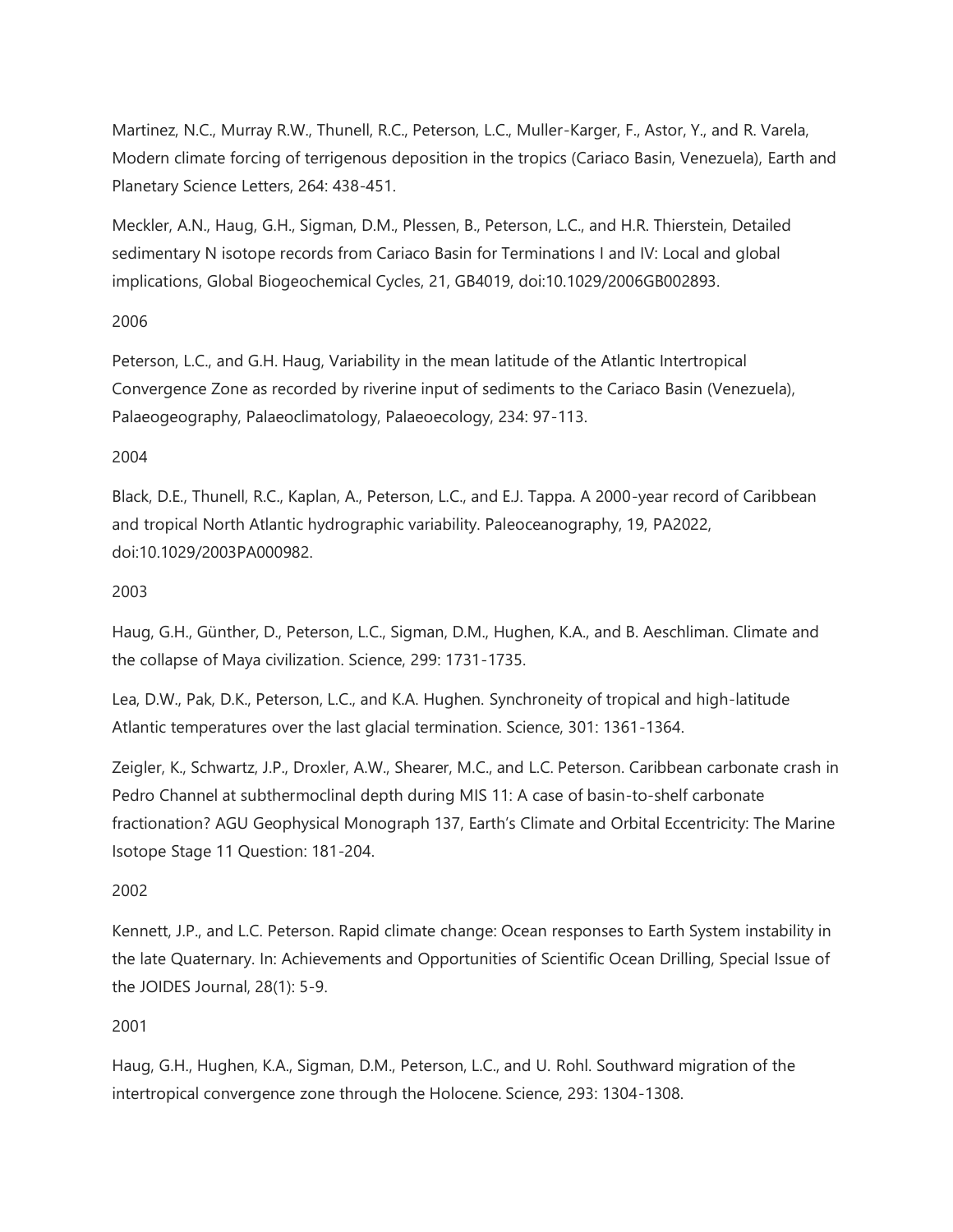Peterson, L.C., Deep-sea sediment: Calcium carbonates. In: Steele J. H., Thorpe S. A. and Turekian K.K. (Eds.), Encyclopedia of Ocean Sciences, vol. 1, Academic Press, London: 359-368.

Peterson, L.C., Climate reconstruction. In: Goudie, A. (Ed.), Encyclopedia of Global Change: Environmental Change and Human Society, Oxford Press, New York: 192-199.

2000

Peterson, L.C., Haug, G.H., Hughen, K.A., and U. Rohl, Rapid changes in the hydrologic cycle of the tropical Atlantic during the last glacial. Science, 290: 1947-1951.

Yarincik, K.M., Murray, R.W., Lyons, T.W., Peterson, L.C., and G.H. Haug. Oxygenation history of bottom waters in the Cariaco Basin, Venezuela, over the past 578,000 years: results from redoxsensitive metals (Mo, V, Mn, and Fe). Paleoceanography, 15: 593-604.

Peterson, L.C., Haug, G.H., Murray, R.W., Yarincik, K.M., King, J.W., Bralower, T.J., Kameo, K., Rutherford, S.D., and R.B. Pearce. Late Quaternary stratigraphy and sedimentation at ODP Site 1002, Cariaco Basin (Venezuela). In: Leckie, R.M., Sigurdsson, H. Acton, G.D., Draper, G. (Eds.), Proc. ODP, Scientific Results, 165: College Station, TX (Ocean Drilling Program): 85-99.

Yarincik, K.M., Murray, R.W., and L.C. Peterson. Climatically controlled eolian and hemipelagic deposition in the Cariaco Basin, Venezuela, over the past 578,000 years: Results from Al/Ti and K/Al. Paleoceanography, 15: 210-228.

Werne, J.P., Hollander, D.J., Lyons, T.W., and L.C. Peterson. Climate-induced variations in productivity and planktonic ecosystem structure from the Younger Dryas to Holocene in the Cariaco Basin (Venezuela). Paleoceanography, 15: 19-29.

1999

Black, D.B., Peterson, L.C., Overpeck, J.T., Kaplan, A., Evans, M.N., and M. Kashgarian, Eight centuries of North Atlantic ocean-atmosphere variability. Science, 286: 1709-1713.

Dean, W.E., Piper, D.Z., and L.C. Peterson, Molybdenum accumulation in Cariaco Basin sediment over the past 24 k.y.: A record of water-column anoxia and climate. Geology, 27(6): 507-510.

Clayton, T., Pearce, R.B., and L.C. Peterson, Indirect climate control of the clay mineral composition of Quaternary sediments from the Cariaco Basin, northern Venezuela (ODP Site 1002). Marine Geology, 161: 191-206.

1998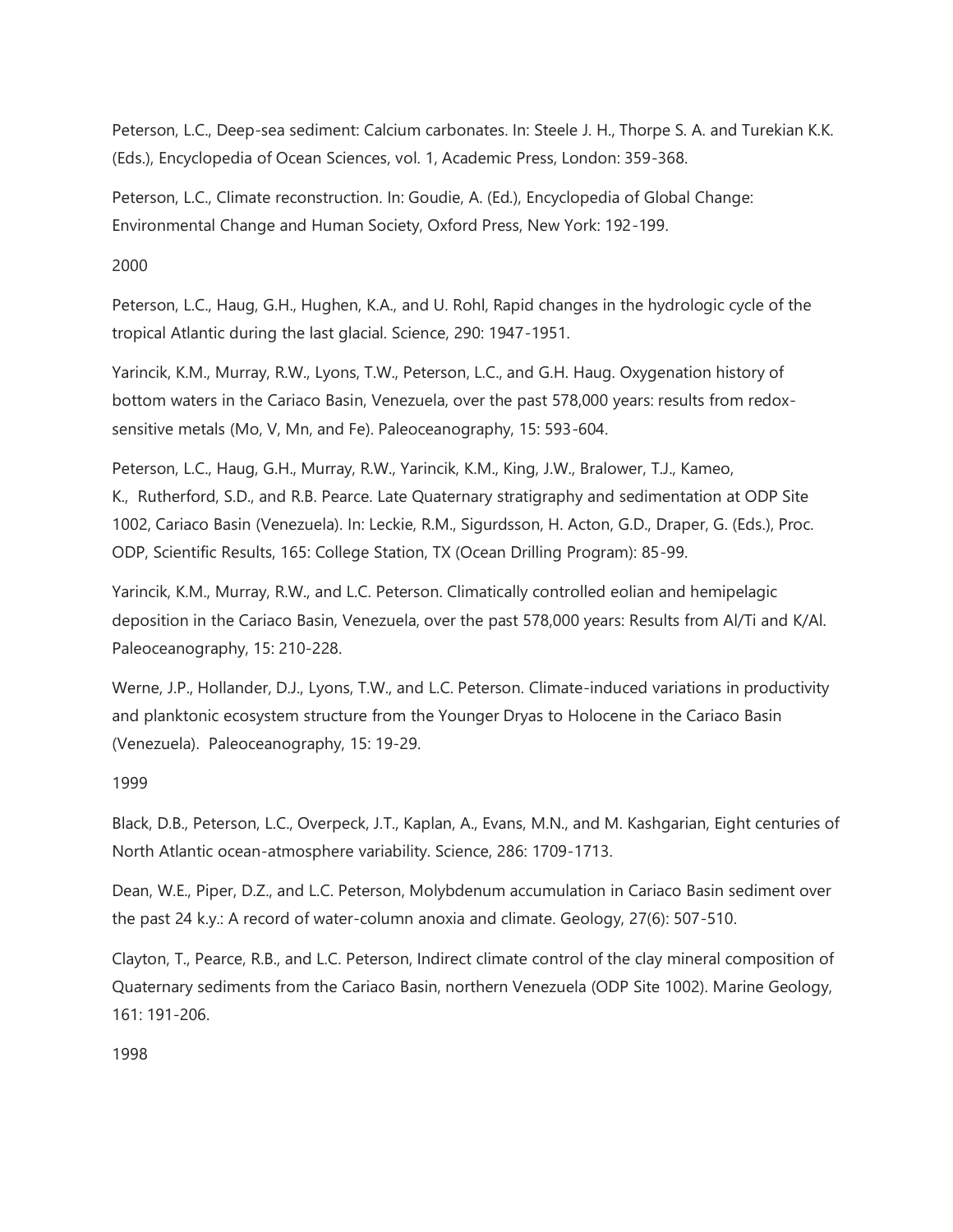Hughen, K.A., Overpeck, J.T., Lehman, S.J., Kashgarian, M., Southon, J., Peterson, L.C., Alley, R., and D.M. Sigman, Deglacial changes in ocean circulation from an extended radiocarbon calibration. Nature, 391: 65-68.

Haug, G.H., Pedersen, T.F., Sigman, D.M., Calvert, S.E., Nielsen, B., and L.C. Peterson, Glacial/interglacial variations in production and nitrogen fixation in the Cariaco Basin during the last 580 kyrs. Paleoceanography, 13(5): 427-432

Hughen, K.A., Overpeck, J.T., Lehman, S.J., Kashgarian, M., Southon, J., and L.C. Peterson, A new 14C calibration data set for the last deglaciation. Radiocarbon, 40: 483-494.

1997

Lin, H.-L., Peterson, L.C., Overpeck, J.T., Trumbore, S.E., and D.W. Murray, Late Quaternary climate change from δ18O records of multiple species of planktonic foraminifera: high-resolution records from the anoxic Cariaco Basin (Venezuela). Paleoceanography, 12(3): 415-427.

Murray, D.W., and L.C. Peterson, Biogenic carbonate production and preservation changes between 5 and 10 Ma from the Ceara Rise, Western Equatorial Atlantic. In: Shackleton, N.J., Curry, W.B., Richter, C., and Bralower, T.J. (Eds.), Proc. ODP, Scientific Results, 154, College Station, TX (Ocean Drilling Program): 375-388.

Galbrun, B., Louvel, V, Cotillon, P., Leckie, M., Sigurdsson, H., Acton, G., Abrams, L.J., Bralower, T.J., Carey, S.N., Chaisson, W.P., Cunningham, A., D'Hondt, S.L., Droxler, A, Haug, G., Kameo, K., King, J., Lind, I.L., Lyons, T.W., Murray, R.W., Mutti, M., Pearce, R.B., Pearson D.G., Peterson, L.C., and U. Röhl. Sedimentary record of post-Mesozoic global events in the Caribbean Sea: Preliminary results of ODP Leg 165. Comptes Rendus de l´Academie des Sciences, Serie II Fascicule A-Science de la Terre et des Planetes, 325: 505-510.

## 1996

Hughen, K., Overpeck, J.T., Peterson, L.C., and S.E. Trumbore, Rapid climate changes in the tropical Atlantic during the last deglaciation. Nature, 380: 51-54.

Hughen, K., Overpeck, J.T., Peterson, L.C., and R.F. Anderson, The nature of varved sedimentation in the Cariaco Basin, Venezuela, and its palaeoclimatic significance, In: A.E.S. Kemp (ed.), Palaeoclimatology and Palaeoceanography from Laminated Sediments, Geological Society, Special Publication, No. 116, London: 171-183.

Russell, A.D., Emerson, S.R., Mix, A., and L.C. Peterson, The use of foraminiferal uranium/calcium ratios as an indicator of changes in seawater uranium content. Paleoceanography, v.11(6): 649-663.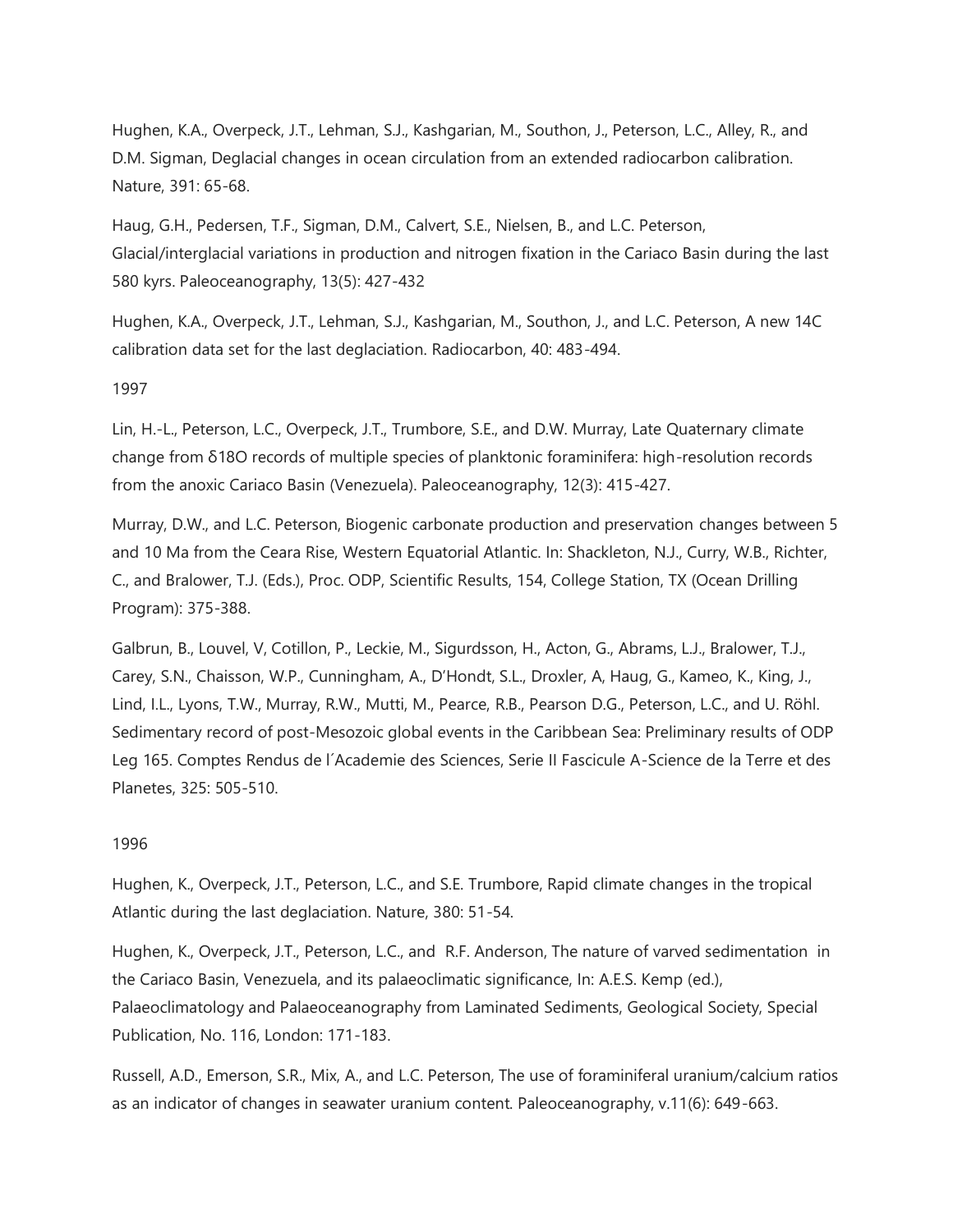## 1995

Peterson, L.C., Abbott, M.R., Anderson, D.M., Caulet, J.-P., Conte, M.H., Emeis, K.-C., Kemp, A.E.S., and C.P. Summerhayes, How do upwelling systems vary through time? In: C.P. Summerhayes, M.V. Angel, K.C. Emeis, B. Zeitschel (eds.), Upwelling in the Modern Ocean: Modern Processes and Ancient Records, John Wiley & Sons: 285-311.

#### 1994

Lin, H.-L., and L.C. Peterson, A 28,000 year record of hydrography in the anoxic Cariaco Basin (Venezuela) based on oxygen isotope data from multiple species of planktonic foraminifera. Journal of the Geological Society of China, 37/4: 425-444.

### 1993

Imbrie, J., Berger, A., Boyle, E., Clemens, S., Duffy, A., Howard, W., Kukla, G., Kutzbach, J., Martinson, D., McIntyre, A., Mix, A., Molfino, B., Morley, J., Peterson, L., Pisias, N., Prell, W., Raymo, M., Shackleton, N., and J. Togweiller, On the structure and origin of major glaciation cycles, 2. The 100,000 year cycle. Paleoceanography, 8(6): 699-735.

### 1992

Peterson, L.C., Murray, D.W., Ehrmann, W.U., and P. Hempel, Cenozoic carbonate accumulation and compensation depth changes in the Indian Ocean. In: Duncan, R.A., Rea, D.K., Kidd, R.B., von Rad, U., and Weissel, J.K. (eds.), The Indian Ocean: A Synthesis of Results from the Ocean Drilling Program, Geophysical Monograph 70, American Geophysical Union (Washington, D.C.): 311-333.

Imbrie, J., Boyle, E., Clemens, S., Duffy, A., Howard, W., Kukla, G., Kutzbach, J., Martinson, D., McIntyre, A., Mix, A., Molfino, B., Morley, J., Peterson, L., Pisias, N., Prell, W., Raymo, M., Shackleton, N., and J. Togweiller. On the structure and origin of major glaciation cycles, 1. Linear responses to Milankovitch forcing. Paleoceanography, 7(6): 701-738.

#### 1991

Peterson, L.C., Overpeck, J.T., Kipp, N.G., and J. Imbrie, A high-resolution late Quaternary upwelling record from the anoxic Cariaco Basin, Venezuela. Paleoceanography, 6: 99-119.

1990

Peterson, L.C., and J. Backman, Late Cenozoic carbonate accumulation and the history of the carbonate compensation depth in the western equatorial Indian Ocean. In: Duncan, R.A., Backman, J., Peterson, L.C., et al., Proc. ODP, Scientific Results, 115: College Station, TX (Ocean Drilling Program): 467-507.